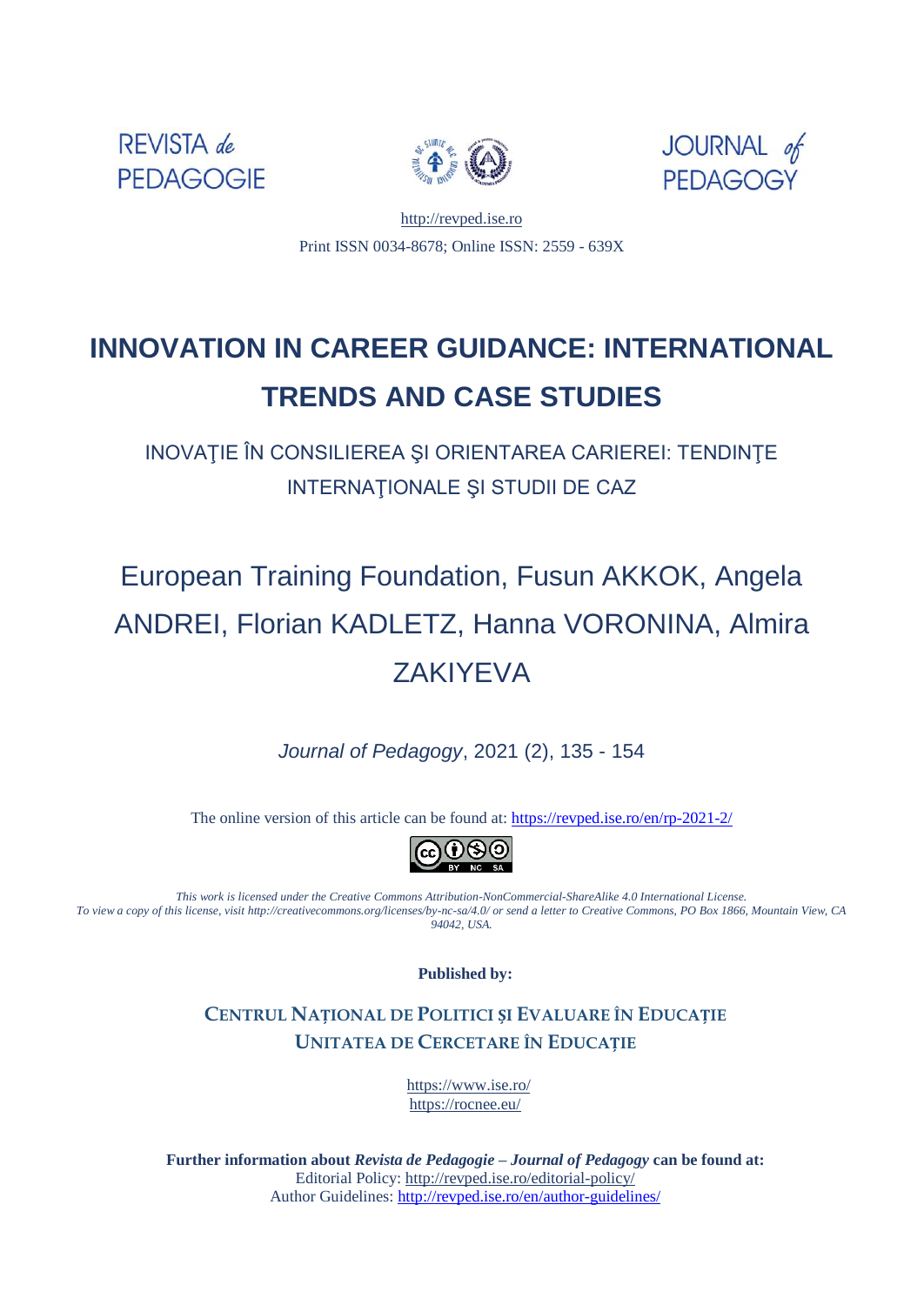# **INNOVATION IN CAREER GUIDANCE: INTERNATIONAL TRENDS AND CASE STUDIES**

#### **European Training Foundation**

European Training Foundation, Turin, Italy

**Fusun Akkok\***

Middle-East Technical University, Ankara, Turkey *fusun@metu.edu.tr*

#### **Angela Andrei\*\***

National Centre for Policy and Evaluation in Education, Education Research Unit, Bucharest, Romania *angelica.andrei@ise.ro*

#### **Florian Kadletz\*\*\***

European Training Foundation, Turin, Italy *florian.kadletz@etf.europa.eu*

 **Hanna Voronina\*\*\*\***

National Technical University of Ukraine "Igor Sikorsky Kyiv Polytechnic Institute", Kyiv, Ukraine *hannavoronina@ukr.net*

#### **Almira Zakiyeva\*\*\*\*\***

National Researcher, Kazakhstan *almira.zakiyeva@gmail.com*

#### **Abstract**

This paper is a summary of a report on innovative examples of policies, practices and research at international level, from the European Union, and from selected

<sup>\*</sup> Emeritus Professor, the Middle-East Technical University, Ankara, Turkey.

<sup>\*\*</sup> Senior Researcher, PhD in Education Sciences, Education Research Unit, National Centre for Policy and Evaluation in Education (CNPEE), Bucharest, Romania.

<sup>\*\*\*</sup>Specialist in Entrepreneurship and Enterprise Skills for the EU Agency European Training Foundation, Turin, Italy.<br>\*\*\*\* Senior teacher PhD in Education

Senior teacher, PhD in Education, the National Technical University of Ukraine "Igor Sikorsky Kyiv Polytechnic Institute", Kyiv, Ukraine.

<sup>\*\*\*\*\*</sup> National Researcher, Kazakhstan.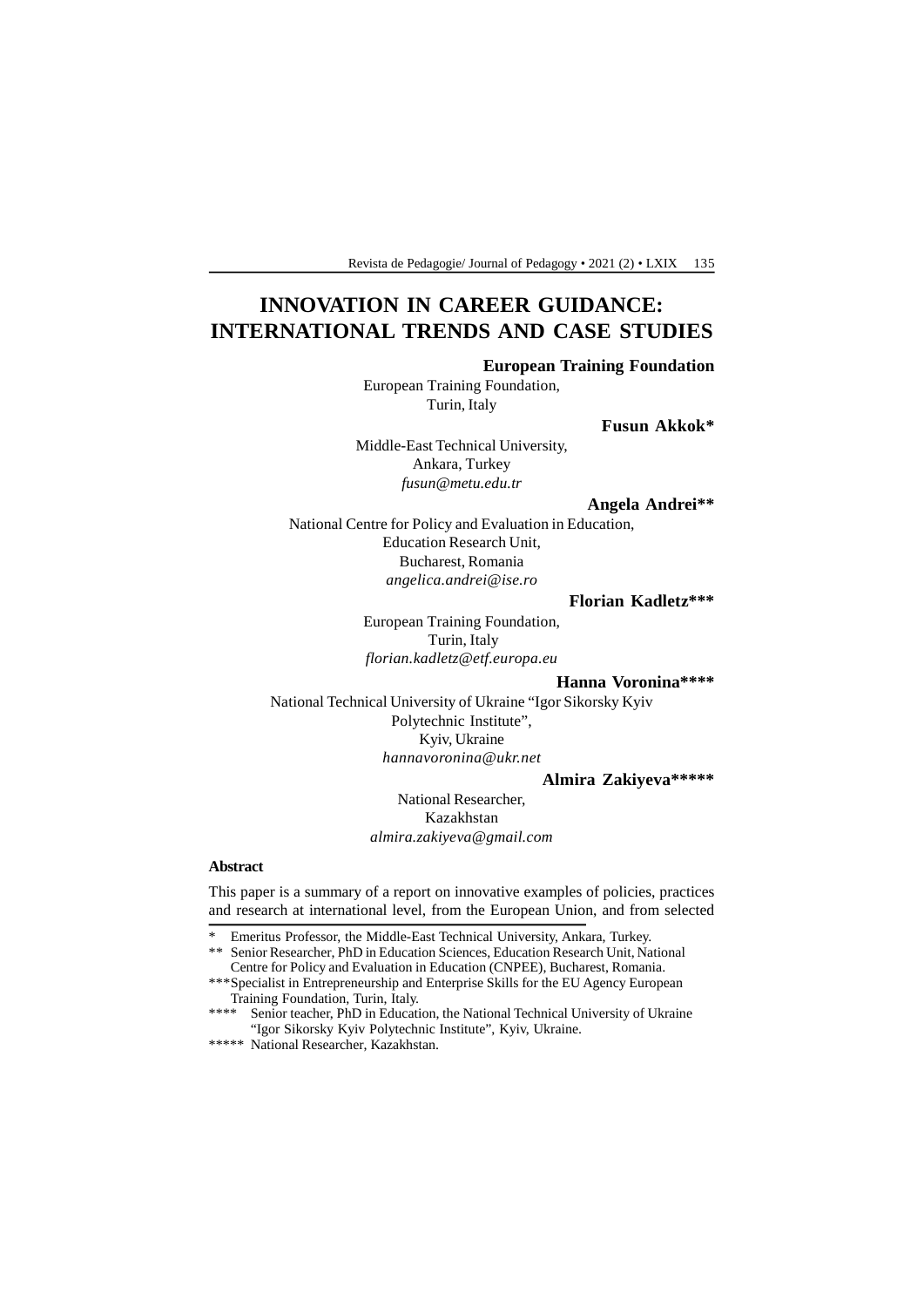partner countries (Kazakhstan, Turkey and Ukraine) of the European Training Foundation, Turin, Italy. The report examines career guidance through the analysis of policies and practices, identified in the education and training systems as well as in the employment and social policies developed in different countries as a response to global challenges (e.g., advancement of technology, demographic and environmental changes, health crisis). Moreover, this report analyses the megatrends that career guidance currently faces, centering on the use of Information and Communication Technology (ICT), Career Management Skills (CMS) development, cooperation and coordination mechanisms used in career guidance, the parents' role in supporting their children's career choices.

As well, the paper presents innovative examples that focus on how career guidance has evolved in a constantly transforming world and labour market in order to support individuals to learn throughout life and to develop their competences in education, training and labour market contexts.

**Keywords**: career guidance, career management skills (CMS), cooperation and coordination mechanisms, information and communication technologies (ICT), role of parents.

#### *Rezumat*

*Acest articol este rezumatul unui raport care prezintă exemple inovative de politici, practici i cercet ri din Uniunea European (U.E.), de pe plan international i din* rile partenere ale Funda iei Europene de Formare, Torino, Italia, selectate pentru *acest raport (Kazakstan, Turcia şi Ucraina). Raportul examinează consilierea şi orientarea carierei prin intermediul analizei unor politici şi practici identificate în* sistemele de educa ie *i* formare profesional, precum *i* ale unor politici de ocupare *a for ei de munc*ă *i sociale, ca r spuns la provoc rile globale (exp. evolu iile tehnologiei, schimb rile demografice i de mediu, criza sanitar*). În plus, acest *raport examineaz mega-tendin ele cu care se confrunt în prezent consilierea i orientarea carierei, axându-se pe utilizarea tehnologiilor informatice şi de comunicare (TIC), dezvoltarea competenţelor de managementul carierei (CMC), mecanismele* de cooperare *i coordonare utilizate în consilierea i orientarea carierei, rolul p* rin ilor în sprijinirea alegerilor de carier ale copiilor.

De asemenea, articolul prezint exemple inovative care se focalizeaz asupra modului *în care consilierea şi orientarea carierei evoluează într-o lume şi o piaţă a muncii care se transform permanent, astfel încât s sprijine indivizii s înve e pe tot parcursul* vie ii i s î i dezvolte competen ele în contexte de educa ie, formare i ale pie ei *muncii.*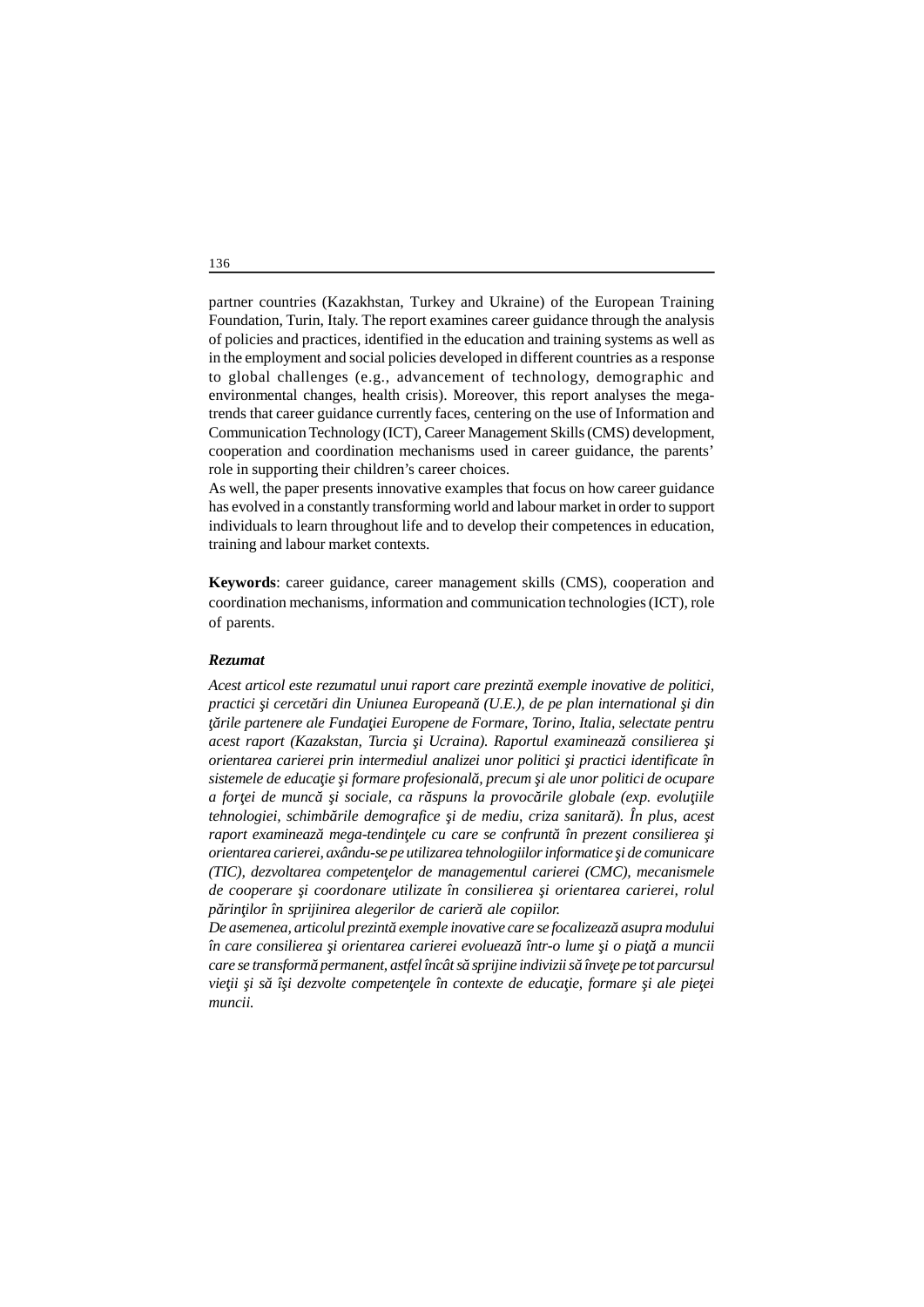*Cuvinte-cheie: competen e de managementul carierei (CMC), consilierea i orientarea carierei, mecanisme de cooperare i coordonare, rolul p rin ilor, tehnologii informatice i de comunicare (TIC).* 

## **1. Introduction**

The global developments (e.g., advancement of technology, demographic modifications, environmental deterioration, health crisis) have increased the challenges for education, training and the labour market systems. As a whole, this impact can be observed daily in the lives of individuals and in societies. In other words, the way individuals learn and work was influenced by the technological progress. An example of this transformation can be seen in the idea that a job for life is being replaced by constant change and uncertainty. In this sense, individuals are required on the one hand, to become lifelong learners, and on the other hand, they need to acquire new skills, adapt and shape their existing skills, in order to cope with the changes they face.

Therefore, this puts a challenge for more support for the individual and on the career guidance system in general. As a paradox, the career guidance system is already faced with its own challenges and shifts in developing the innovation capacity of career guidance services and achieving a broader impact. Yet, another equally important challenge refers to empowering the individuals to manage their own career paths.

Desk research combined with interviews and field visits were the foundations of the methodological approach of this report. The 48 innovative examples from the European Union and across the world were presented based on the information collected through desk research and analysis by the international expert. The 25 innovative examples from the ETF partner countries (Kazakhstan, Turkey and Ukraine) were selected and presented by three national experts through desk research and interview-based field work (September-November 2019).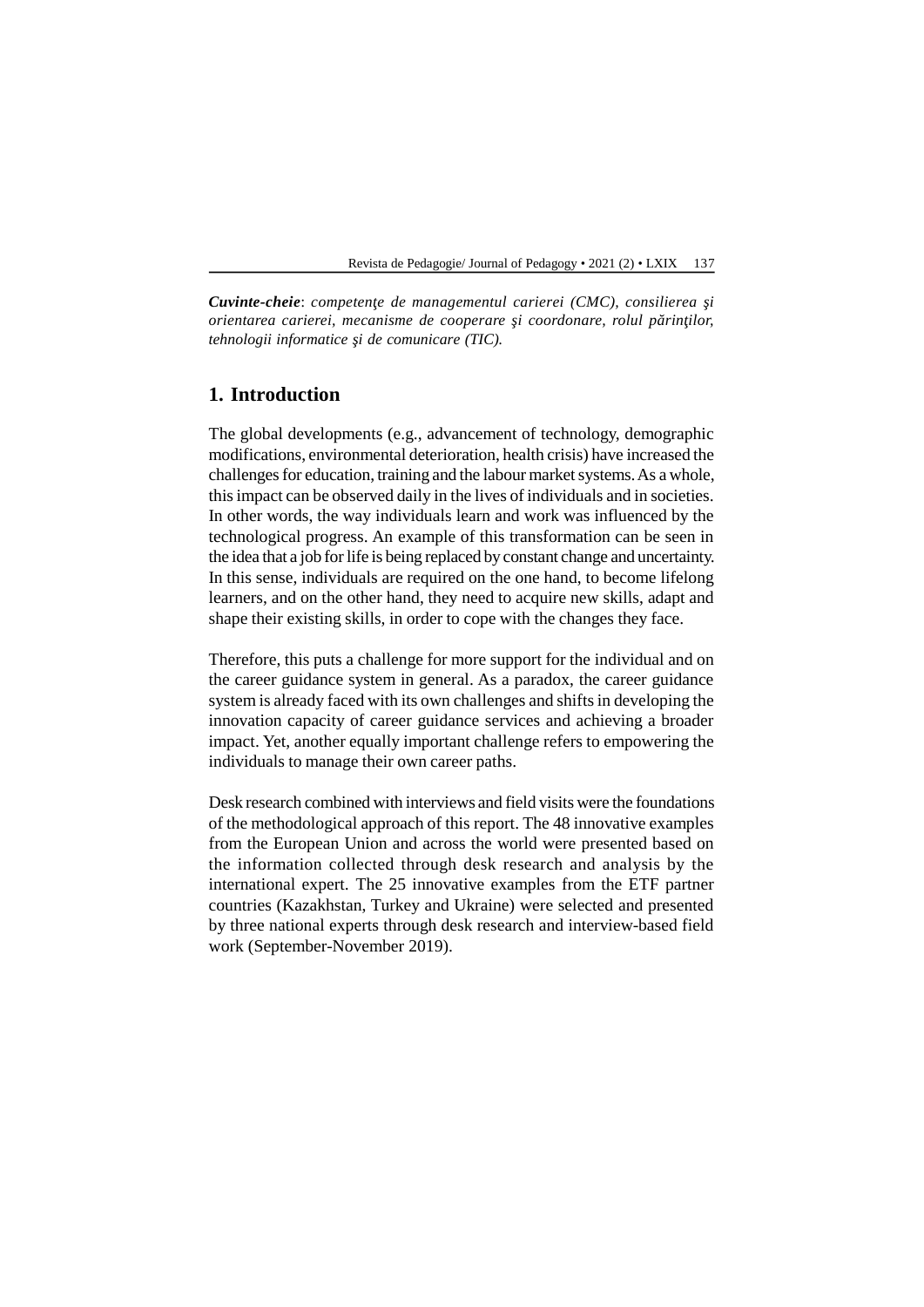# **2. Education and training systems, employment and social policies in the context of global challenges**

Societies have advanced in an increasing globalized world and the resulting new conditions have profoundly influenced the education, training and labour market systems and social policies as well as the individuals and the society as a whole. These new conditions have modified the skills required on the labour market and the ways in which individuals learn and work (European Training Foundation, 2020a).

The low-skilled workers are negatively influenced by these changes as they usually have poor career expectations and are in danger of becoming jobless (Cedefop, 2019). Since early 2020, the Covid-19 pandemic has generated a global health crisis and has increased the need of introducing technological solutions in the education institutions, workplaces and homes.

## 2.1. Responses to the global challenges in education and training reforms

Investing in education, vocational education and training (VET) and lifelong learning (LLL) represent the preconditions for strong economic development. In other words, enhanced policies are needed to improve the education systems, in order to better prepare youth for entering the labour market through aspects that relate to changes in school curricula, learning climate, teacher's competences, as well as, ensuring the transition between education and the labour market. These include targeted developments of adult learning, upskilling and reskilling. Two contextual aspects are important in this improvement of policies, the aging of the population and migration.

#### 2.2. Responses to the global challenges in employment and social policies

With the aim to foster inclusive and viable long-term development and reduce poverty, specific programmes that promote skills improvement and social inclusion are all the more necessary through the involvement of employers. In addition, proactive strategies and a holistic approach are vital to ensure the cooperation of labour, health, social and psychological services. Our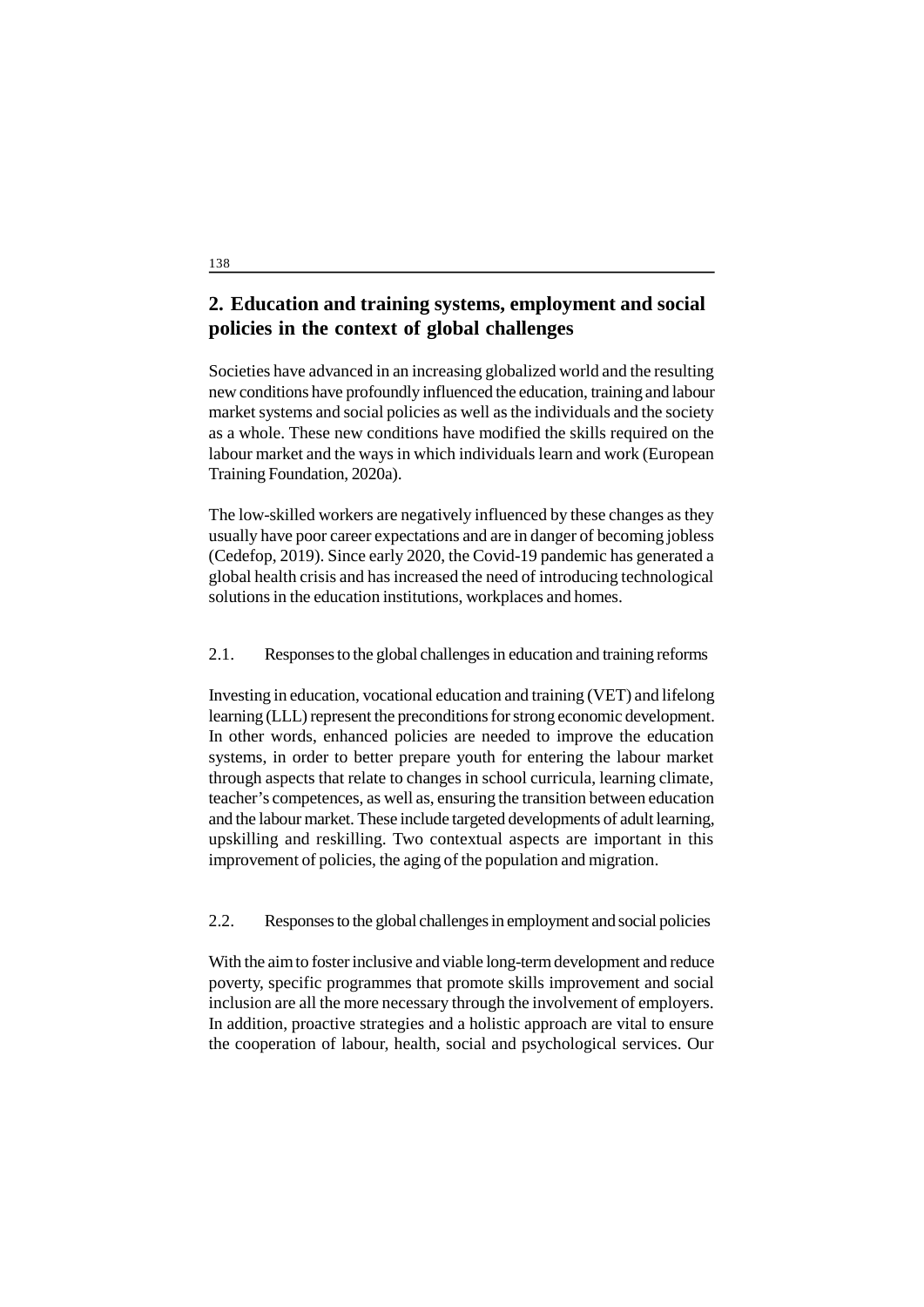analysis showed that most of the countries have employment programmes targeted to specific groups containing career information, work choice, search and maintenance, skills-development activities, life-skills activities and support services. Moreover as a result, it is even more important to promote decent jobs for individuals, especially for aging, migrant, refugee and displaced workers.

The predictors that can influence employment policy and career guidance are sustainability in employment policy and adjustment to the climate changes. In this context, certain services, such as public employment services (PES) and PES professionals need to consider the increase of demands for skilled labour force (Borbély-Pecze, 2019). In this sense, the employment services have an important contribution to ensure these demands, while PES counsellors need to comprehend on the one hand, the needs of the clients and on the other hand, they should organise the services so as to support the individual's active involvement in the labour market transitions.

## 2.3. Career guidance's role – innovation needed

Career guidance approaches and practices should take into account the global challenges as well as aid both public policies and individuals in approaching those. In other words, it is crucial that the career guidance is integrated in various policies and strategies, e.g. lifelong learning (LLL) or social policy. As a consequence, this integration should be reflected in a qualitative career-development programmes provision and access for citizens to the services, while the strategically policy measures should be seen by stakeholders (governments) as ways to address inequalities, to increase the employment rates of high risk groups, as well as to support college and career readiness efforts (Solberg, 2017).

The focus for career-development programmes and services should be on helping individuals to improve their decision-making, proactive and resiliency skills instead of just helping them to make suitable career decisions (Solberg, 2017). In this context, the demand will be more on the role of career guidance, which means it has to adjust promptly and to be malleable to the dynamic demands of the individuals and the labour market.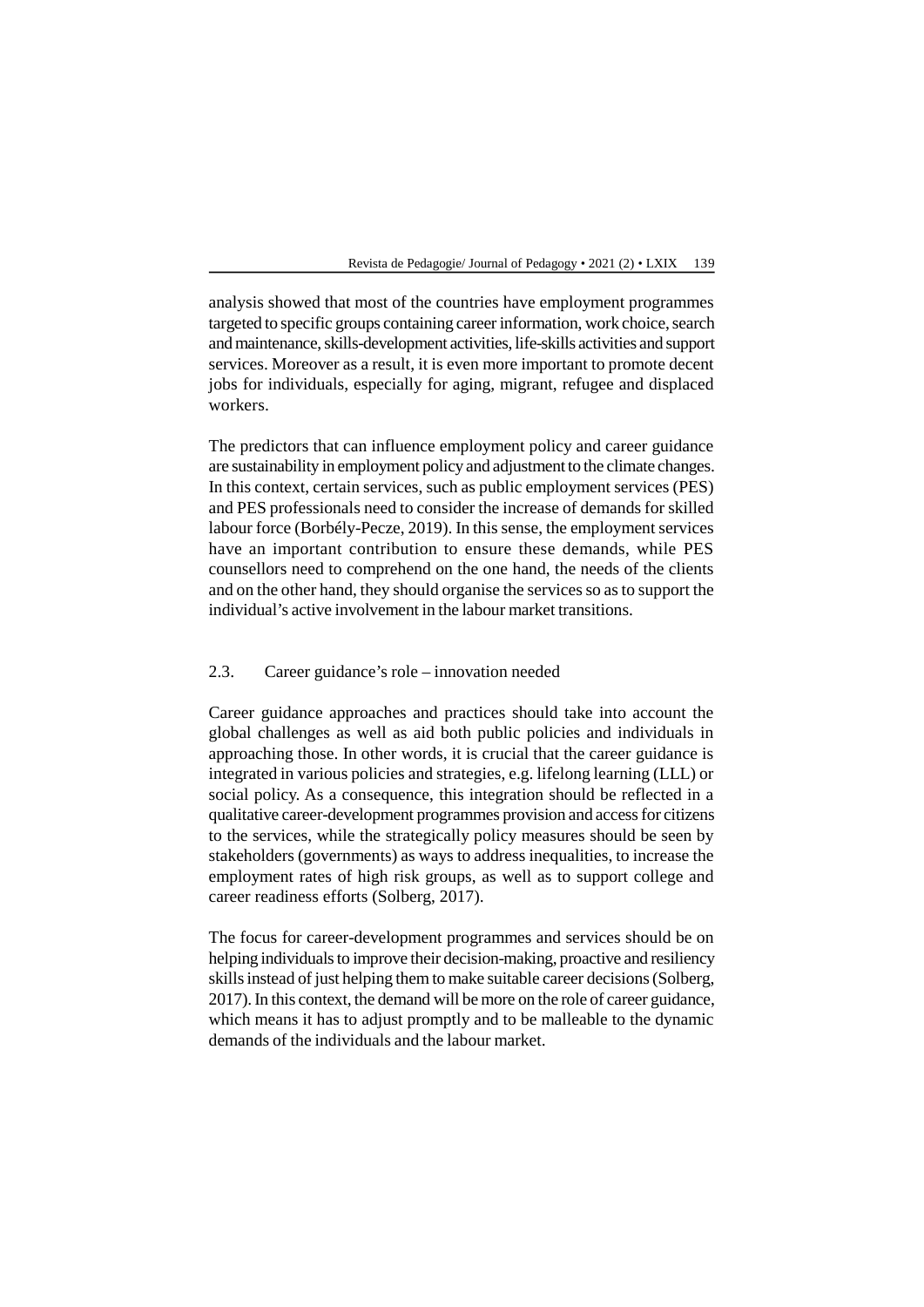The practitioners should also be well-qualified to assume their mission of 'keeping hope alive and affirming the dignity of their clients' (Herr, 1997). The mission can be assumed by: helping young people in dealing with certain career confusion, working with diverse clients (disadvantaged youth, older workers, migrants, adults involved in new forms of work, etc.), implementing an individualised service provision, developing the sustainability approach, developing the transversal skills of the beneficiaries (for example, social and emotional skills) or increasingly using the Information and Communication Technology (ICT) in career guidance.

Providing career guidance for all categories of beneficiaries is challenging and especially in the case of migrants, ethnic minorities, low-skilled workers, individuals with a low socioeconomic status, NEETs, unemployed adults or people involved in new forms of work (platform work, self-employed, online work). Hence, at the same time, the need to become more diverse and tailored by different career-guidance services is acknowledged. Their aim will be to increase the employability of citizens and link them to the needs of the labour market (Arnkil et al., 2017). Thereby, having access to free careerguidance support is essential for disadvantaged groups.

Offering individualised career-guidance services and taking into consideration the actual life situations of the beneficiaries would help this process even more. In this sense, employers require support to better use the human capital of their staff, as well as to involve them in relevant career development activities (Cedefop, 2011). Employees can receive effective support in their career decisions and personal development through a better coordination between career guidance and the validation of non-formal and informal learning (Cedefop, 2019). Furthermore, a direct involvement of the employees in designing and developing career guidance activities will contribute to offering more effective and tailored services for them.

Another aspect that has become increasingly critical refers to the development of transversal skills (e.g, social and emotional skills and careermanagement skills), that should be developed through career guidance activities. According to European Commission Joint Research Centre (2019), the jobs that are better remunerated than others are the ones that require a combination of digital and transversal skills.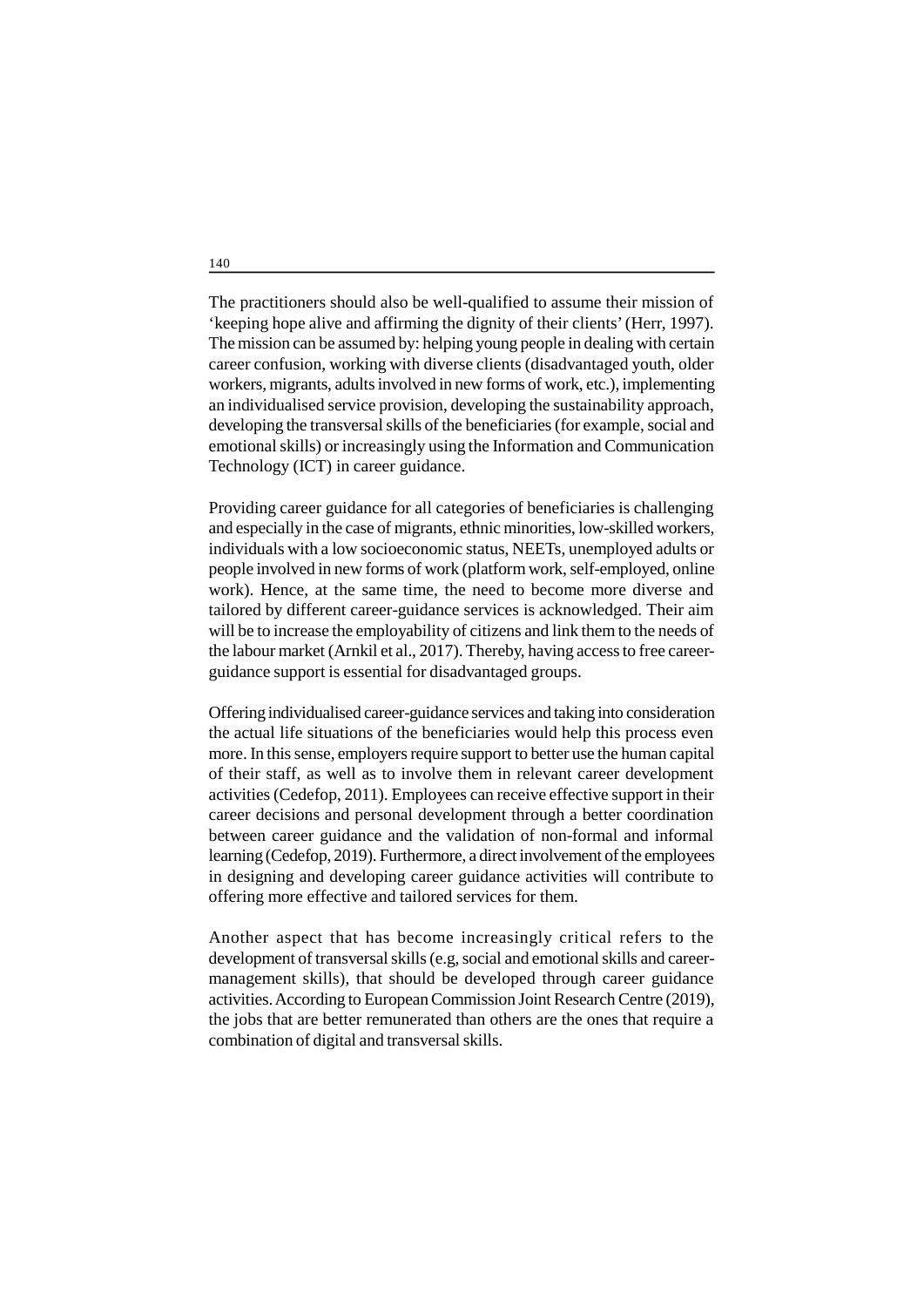Employees need effective social awareness skills to collaborate with their colleagues and employers and to deal with various work situations, as well as well-developed self-management skills to take part in lifelong learning activities. In consequence, the focus should be on social and emotional skills expansion: self-awareness, social awareness, self-management, relationship skills, and decision-making (CASEL, n.d.,) through educational and career guidance activities undertaken in various settings (education institutions, public employment services, companies, NGOs, etc.).

Career-management skills (CMS) are considered a category of skills which help an individual to manage his/her career in manners that are individually beneficial. Some of these CMS can be gained through learning, training and work experience in a lifelong process rather than in a single step (e.g. when opting for a career route) (Neary & Dodd, 2016).

"Green guidance" is an innovative approach which concerns the sustainability aspect, as well as aspects related to environmental conscientiousness and responsibility for the ecosystem. In this sense, this kind of work and job choice deal with reducing environment harm and improving awareness of the value of green careers (Plant, 2014).

The Covid-19 pandemic and the following health crisis generated a new context for the field of career-guidance (Hooley, 2020). In this situation, the role of career-guidance counsellors, lies on supporting individuals to identify and implement solutions to this crisis. The clients, in this sense, should have access to other suitable services of mental-health or welfare support, being referred to them by qualified career-guidance professionals. More so, the importance of implementing ICT and artificial intelligence (AI) solutions in the field of career guidance was emphasized by the Covid-19 crisis. The role of digital technology is even more crucial and should be more reflected upon, not as a mere solution that permits the sustainability and continuance of services during such situation (pandemic) for the future of education and career guidance, but also for the personalization of learning and career guidance.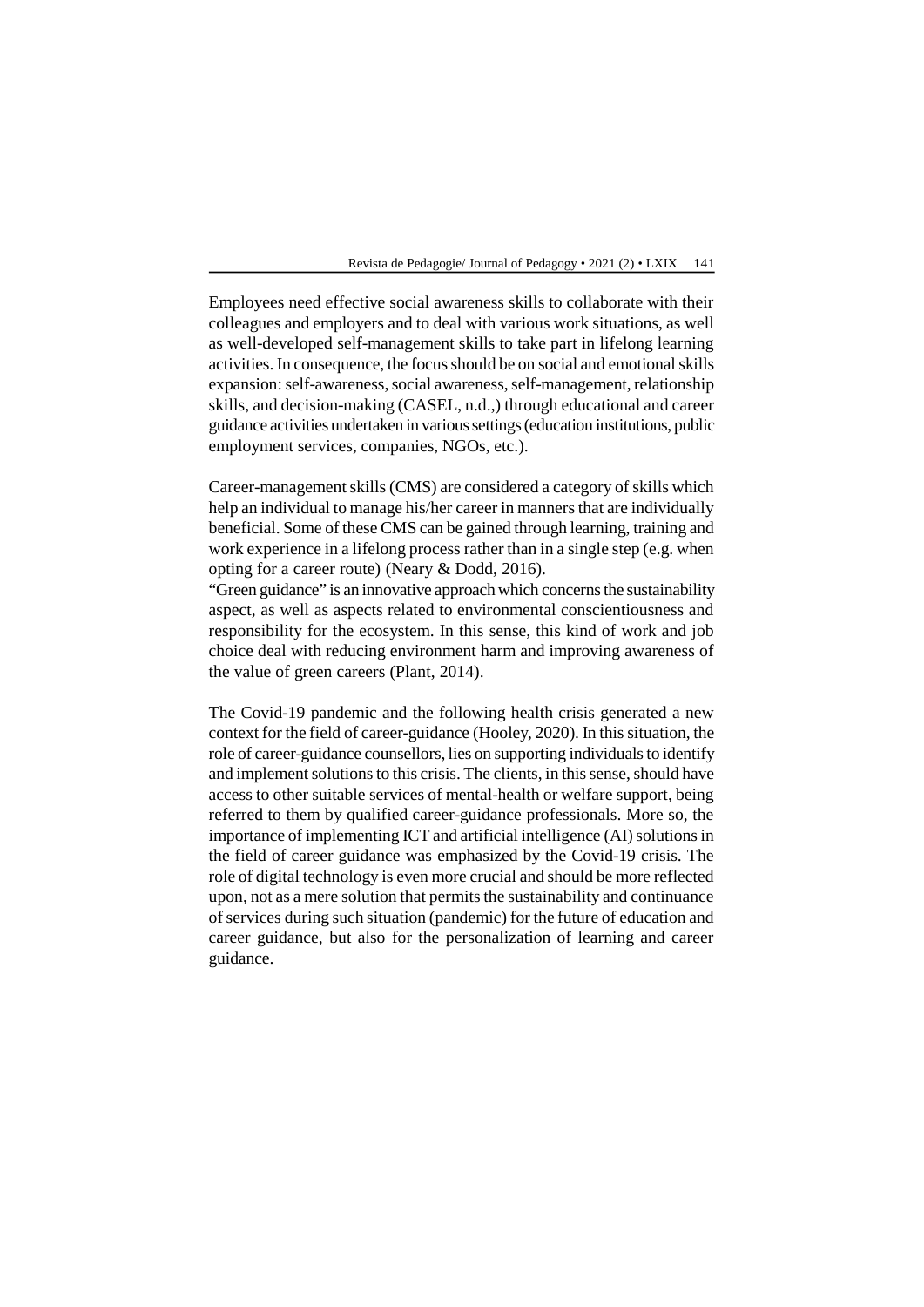# **3. Mega-trends in career guidance and innovative examples in the EU and at the international level**

This article addresses the following mega-trends in career guidance: the use of ICT in career-guidance systems; career-management skills development; cooperation and coordination mechanisms between key stakeholders in career guidance, and the role of parents in young people's career choices. Furthermore, other emerging trends in the international debate have been identified and presented in the ETF report (2020a, 2020b): social justice as an issue in career guidance; bringing career guidance closer to communities; 'co-constructing' the careers of guidance counsellors; providing evidence and accountability of career-guidance practices; and the co-careering approach.

## 3.1. Use of ICT in career-guidance systems

The methods of learning about careers in the new contexts requires the use of open data and mobile devices like smartphones, apps, tablets and wearables (e.g., smart watches) (Attwell & Hughes, 2019). In this sense, we can include the use of various ICT devices or apps that are known to most people such as audio or videotape tools (Clark, 2016), chatrooms and instant messaging (Nagel & Anthony, 2016), forums (Carlson-Sabelli, 2016), or more specialist solutions, like massive open online courses (MOOCs) (Bakshi & Goss, 2019). Anthony Watts expressed the idea of the "transformational potential of ICT" (e.g., Watts, 1986, 1996, 2010). ICT is seen in the literature as a tool, when ICT supplements the other tools that can be used in career guidance services; as an alternative, when it replaces ICT with other careerguidance services elements; and, as an agent of change, when ICT fundamentally modifies the structure of the career-guidance services (e.g., Watts, 1996, 2010, as cited in Kettunen, 2017).

Online career information and its sub-types include: digital and online career information systems (CIS), labour-market information (LMI) systems and web-based interactive systems in career guidance. The enabling of digital transformation was exploited and traded by big data via artificial intelligence (AI). Career guidance can use big data for analysing "real time" educational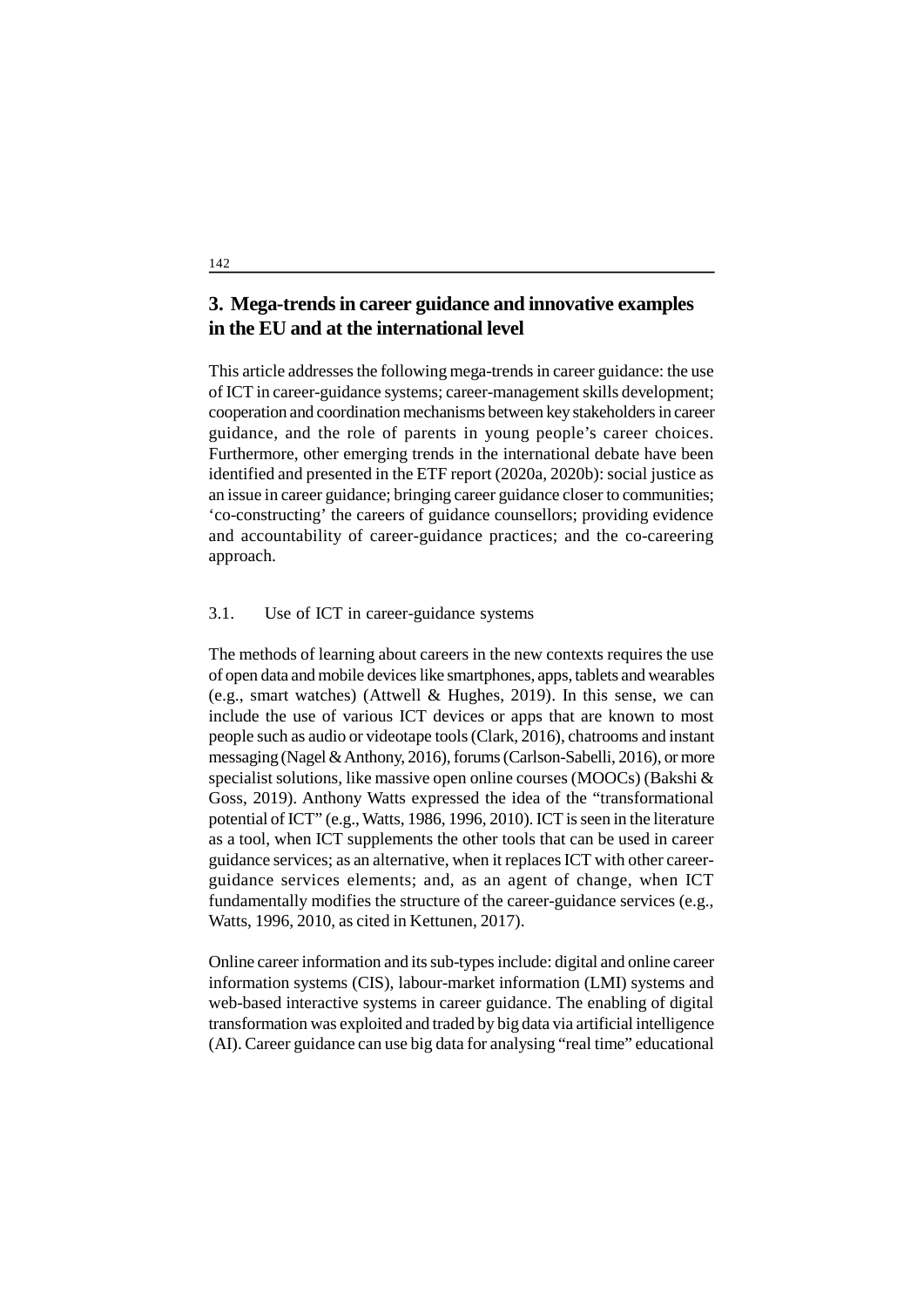and labour-market information through online platforms with the purpose of supporting individuals in making career and training decisions. Nevertheless, in career guidance, the use of AI is a new and under-researched topic (Bright, 2015). The use of chatbots brings benefits in career guidance as they respond to repetitive and typical questions, as well as to improving the efficiency of a career-guidance service as they allow the practitioners to concentrate on the in-depth counselling and guidance of their beneficiaries. Other apps can use for instance, GPS abilities of mobile devices to offer local employment and training-opportunity information for clients. As well, they allow more time for the practitioner to deal with detailed aspects of career development. The use of career simulators with enhanced AI supports the development of appropriate risk-taking behavior related to career pathways (e.g., Bright, 2015; The Real Game, see Jarvis & Keeley, 2003).

Offering effective distance career guidance and employment interventions and helping the beneficiaries to search for labour-market information (LMI) require innovative change of career-guidance approaches and practices as well as the transformation of the professional identity of career-guidance practitioners through relevant training and professional support (Bimrose & Brown, 2019).

## 3.2. Career-management skills

The importance of career-management skills (CMS) development for citizens was brought up through two European Union Guidance Resolutions of the Council of the European Union (2004, 2008). CMS refer to "a range of competences which provide structured ways for individuals and groups to gather, analyse, synthesise and organise self, educational and occupational information, as well as the skills to make and implement decisions and transitions" (ELGPN, 2012). Another important document, European Key Competences for Lifelong Learning framework (European Council, 2018) introduced other key concepts such as 'personal, social and learning to learn competence', defined as 'the ability to reflect upon oneself, effectively manage time and information, work with others in a constructive way, remain resilient and manage one's own learning and career". This key competence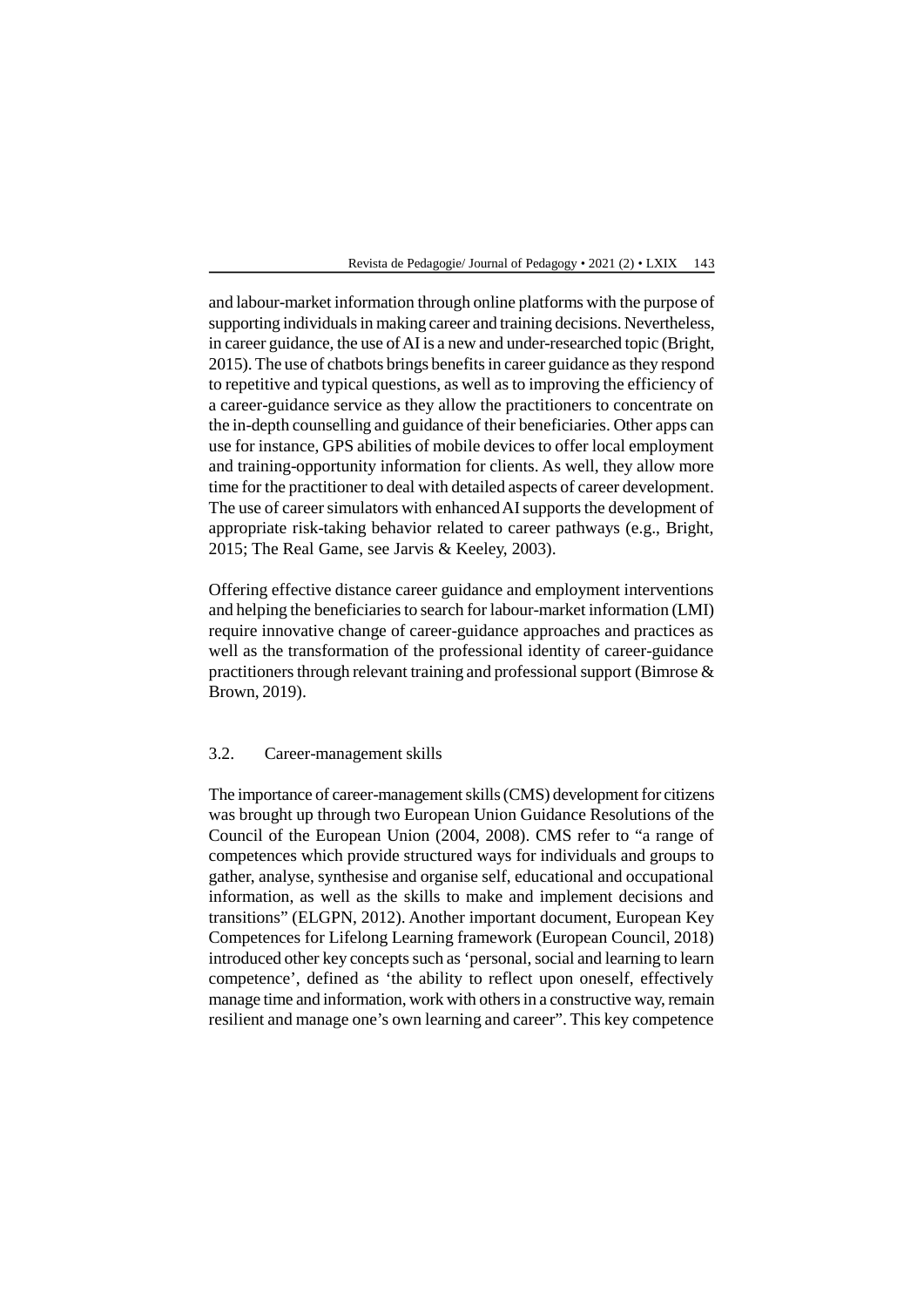contains components related to career-management skills. In this sense, countries are requested to identify what career management skills are the most important in their context and thus, integrate them into the education system and skills-development policies (ICCDPP, 2019).

The curriculum model is one of the most relevant modalities to teach careermanagement skills. CMS should be encompassed in school curricula at all education levels (primary, secondary, postsecondary, VET, higher education). The development of instruments for assessing CMS should also be undertaken simultaneously with the elaboration of a national CMS framework (ELGPN, 2015).

3.3. Cooperation and coordination mechanisms in career guidance

Across the world and in different countries, institutions in charge of career guidance, service providers and employers are requested to find better ways to work together effectively. The Council Guidance Resolution (2008), through Priority area 4, recommended an increasing of the coordination and cooperation among various national, regional and local stakeholders. The support of guidance policy cooperation in education and employment sectors between the Member States was ensured in the period 2007-2015 by the European Lifelong Guidance Policy Network (ELGPN). This EU-wide collaboration contributed to legislative and strategic measures, as well as to the establishment of national guidance policy forums in many countries.

The activity of the ELGPN is continued by CareersNet, Cedefop's network for lifelong guidance and career development, established in 2017, with the aim to provide access to harmonised, comparable evidence of relevant practices in countries, to advocate their transfer and adjustment; to facilitate cross-national comparative studies of national systems and initiatives; and to support countries in their national policy development (CareersNet Cedefop, n.d.).

Euroguidance is a European network of national resource and information centres for lifelong guidance. It encourages among others, cooperation among different stakeholders in lifelong guidance and education on the one hand, as well as offers support to the national and international networking of lifelong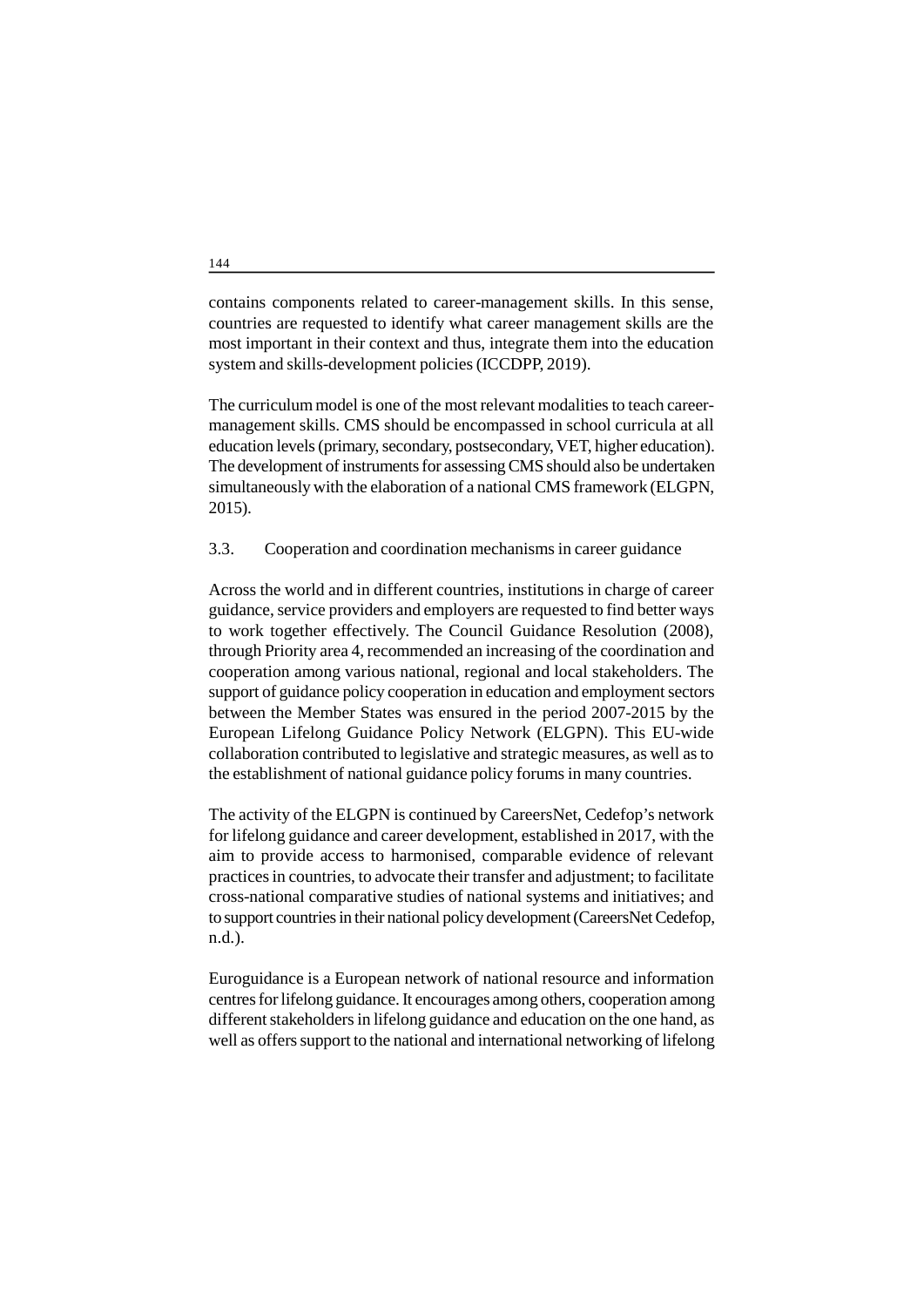guidance practitioners, on the other hand (Euroguidance, n.d.). The International Centre for Career Development and Public Policy (ICCDPP) organizes international symposia as means to develop mechanisms to carry out the communication between career-guidance policy and practice.

## 3.4. The parents' role in young people's career choices

The engagement of parents in career guidance activities is an important topic which needs to be more researched. A Dutch study (Warps, 2013, as cited in Oomen, 2019) showed that, even in one-off, information-centred sessions, the involvement of parents in career education and guidance, can contribute to the growth of study success of Dutch students in the first year of higher education. Nevertheless, other evidence (Barnes et al., 2020) revealed that parental participation in career-guidance activities can be more aspirational than in a systematised or mandated pattern. In this sense, some countries have built specific policies for involving parents in the career decisionmaking of young people, but this implies a broader strategy, more often. These broad strategies refer to the aim of improving educational outcomes, preventing drop-out, supporting socially disadvantaged children, etc.

It is important for policy makers and practitioners to acknowledge the role of career-guidance in informal provisions, all the more when shaping or restructuring formal career-guidance services, especially when it is delivered by peers, the family (mostly parents) and by representatives of the broader community (relatives, friends, private tutors, authorities, people seen as successful models, etc.), where the concerned individuals live (Zelloth, 2009).

#### 3.5. Examples of initiatives illustrating the mega-trends in career guidance

Below is a table that briefly presents selected initiatives for the four megatrends (ICT, CMS, cooperation and coordination, role of parents), based on information regarding their impact, while the ETF report includes a total number of 43 innovative international initiatives and 5 other emerging approaches with detailed descriptions.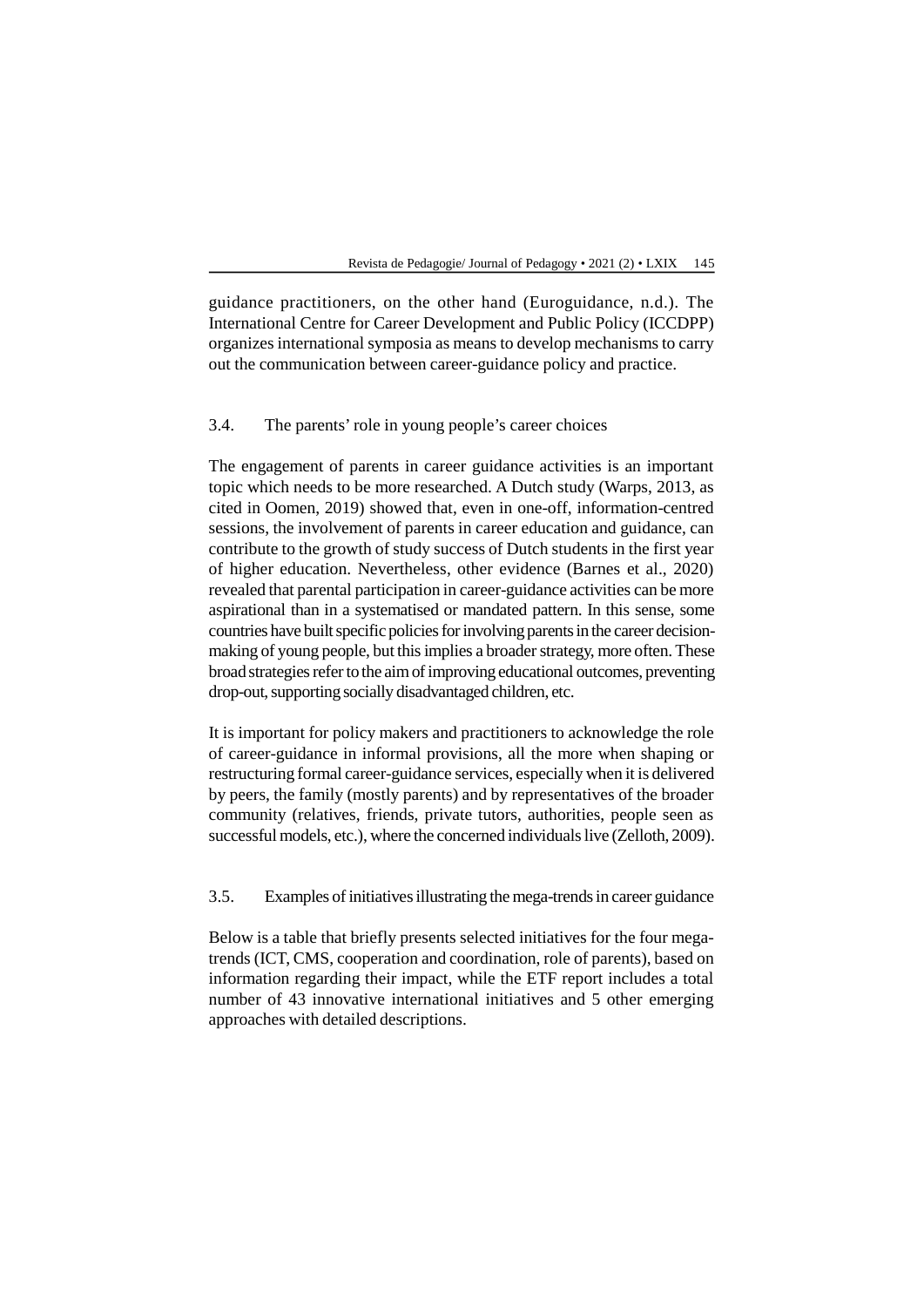| <b>Type of initiative</b>                                    | <b>Name</b>                                                                                        | Country  | <b>Key features</b>                                                                                                                                                                                                                                   |
|--------------------------------------------------------------|----------------------------------------------------------------------------------------------------|----------|-------------------------------------------------------------------------------------------------------------------------------------------------------------------------------------------------------------------------------------------------------|
| Digital communication<br>apps                                | eGuidance<br>(eVejledning)                                                                         | Denmark  | It supports career<br>counselling delivery by<br>practitioners using<br>digital communication<br>means. It comprises<br>JobCity and My<br>Competence Portfolio<br>apps.                                                                               |
| Competency<br>framework                                      | Careers Management<br>Skills (CMS)<br>Framework                                                    | Scotland | It defines and describes<br>the career-management<br>skills under four themes<br>(self-competences,<br>strengths, horizons,<br>networks). It helps the<br>delivery of career-<br>guidance services in<br>different formats.                           |
| Integrated service<br>provision/Cooperation-<br>coordination | One-Stop-Shop<br><b>Guidance Centres</b><br>(Ohjaamo)                                              | Finland  | Private, public and<br>third-sector service<br>providers come together<br>in one centre to help<br>youth into work.                                                                                                                                   |
| Programme in schools/<br>Role of parents                     | Bridging the dialogue<br>between parents and<br>children for career<br>counselling and<br>guidance | Pakistan | It aims to support<br>parents in guiding their<br>children in career<br>education by offering<br>activities for parents in<br>schools (e.g. responding<br>to questionnaires,<br>taking part in dialogues<br>and participating in<br>workshops, etc.). |

## *Table no. 1. Examples of initiatives illustrating the mega-trends in career guidance*

# **4. Innovative examples from selected countries: evidence of international trends and areas for improvement**

In this section, we present a synthesis of the innovative ideas and examples from Kazakhstan, Ukraine and Turkey in relation to the international trends in career guidance and areas for improvement. Detailed descriptions of the innovative practices in career guidance, selected from many countries across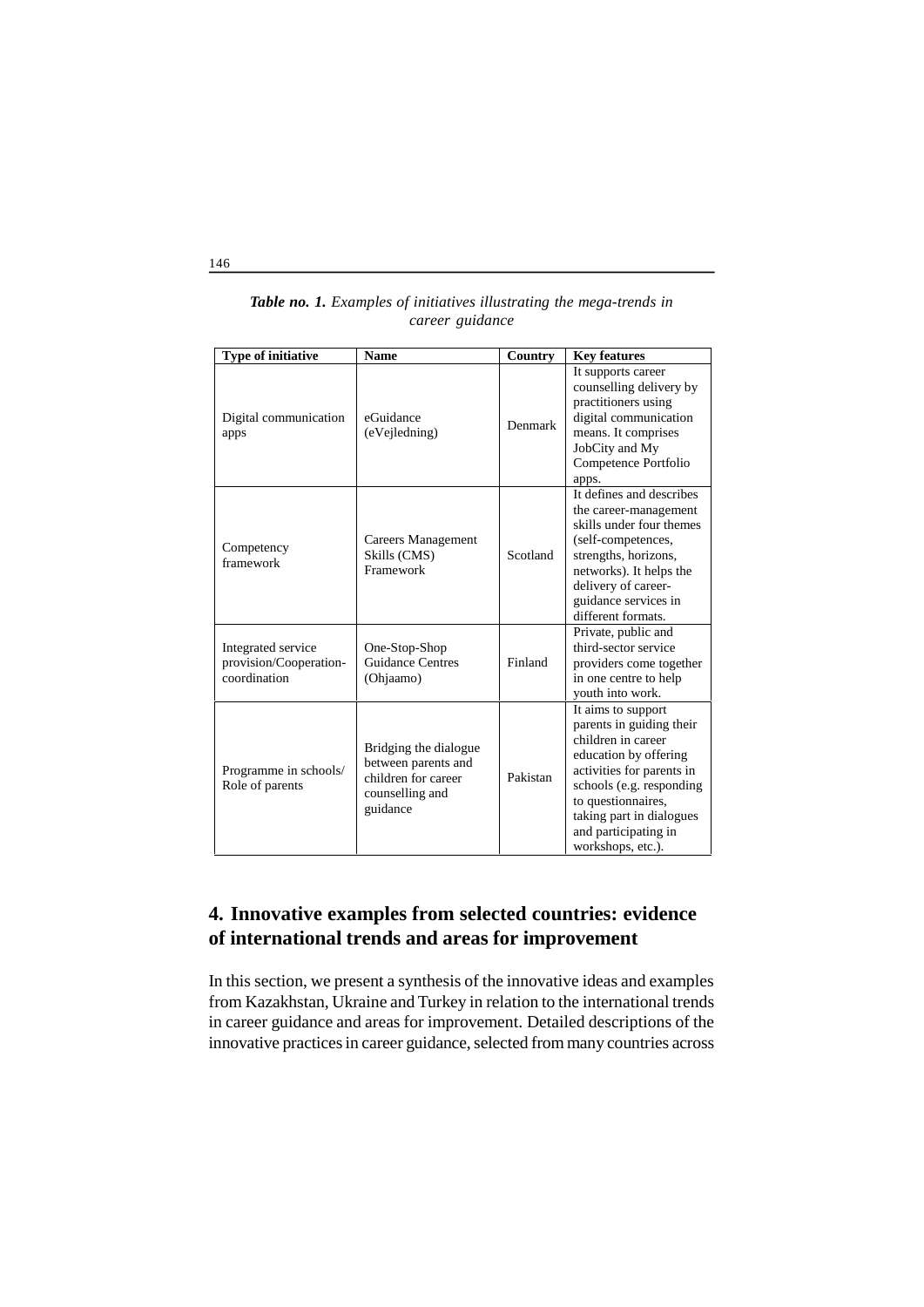the world are included in the European Training Foundation report (ETF, 2020b).

#### 4.1. Kazakhstan

At the national level, through the Ministry of Labour and Social Protection (MLSP) and the Ministry of Education and Science (MoES), the governance of the career-guidance system is being ensured. Career guidance is put in practice by local government, PES (employment centres) and secondary schools at the regional and local levels. TVET organisations and universities are the supply side of education providers. The National Chamber of Entrepreneurs 'Atameken' (NCE) and its Regional Chambers of Entrepreneurs (RCE) represent the employers and labour-market actors. Information and access to local businesses, entrepreneurs and their workforce requirements are offered by NCE and RCEs.

Kazakhstan actively uses ICT such as web-based interactive systems, as well as big data in public service, education, employment and career-guidance activities. Regarding the digital ecosystem and teaching digital skills, especially in remote and rural areas of the country, there is a lot of work to be done to emphasise these topics, while the government is actively dealing with these challenges. The· programme 'Digital Kazakhstan' was approved by the government of Kazakhstan and it is being implemented in 2018-2022.

The career management skills are acknowledged by employers, educational organisations and employment services as crucial to sustainable employment and employability. The career guidance practitioners and policy makers recognize the need of enhancement and streamlining of the coordination mechanisms in career-guidance. The role of parents, families and peers in making career choices is highlighted by career-guidance practitioners and policy makers, with the lack of a systemic informal career-guidance practice. Parents are engaged on an ad-hoc or urgent basis or when career-guidance activities require transmitting test outcomes that demand special attention or when parents themselves are actively interested in the process of career guidance.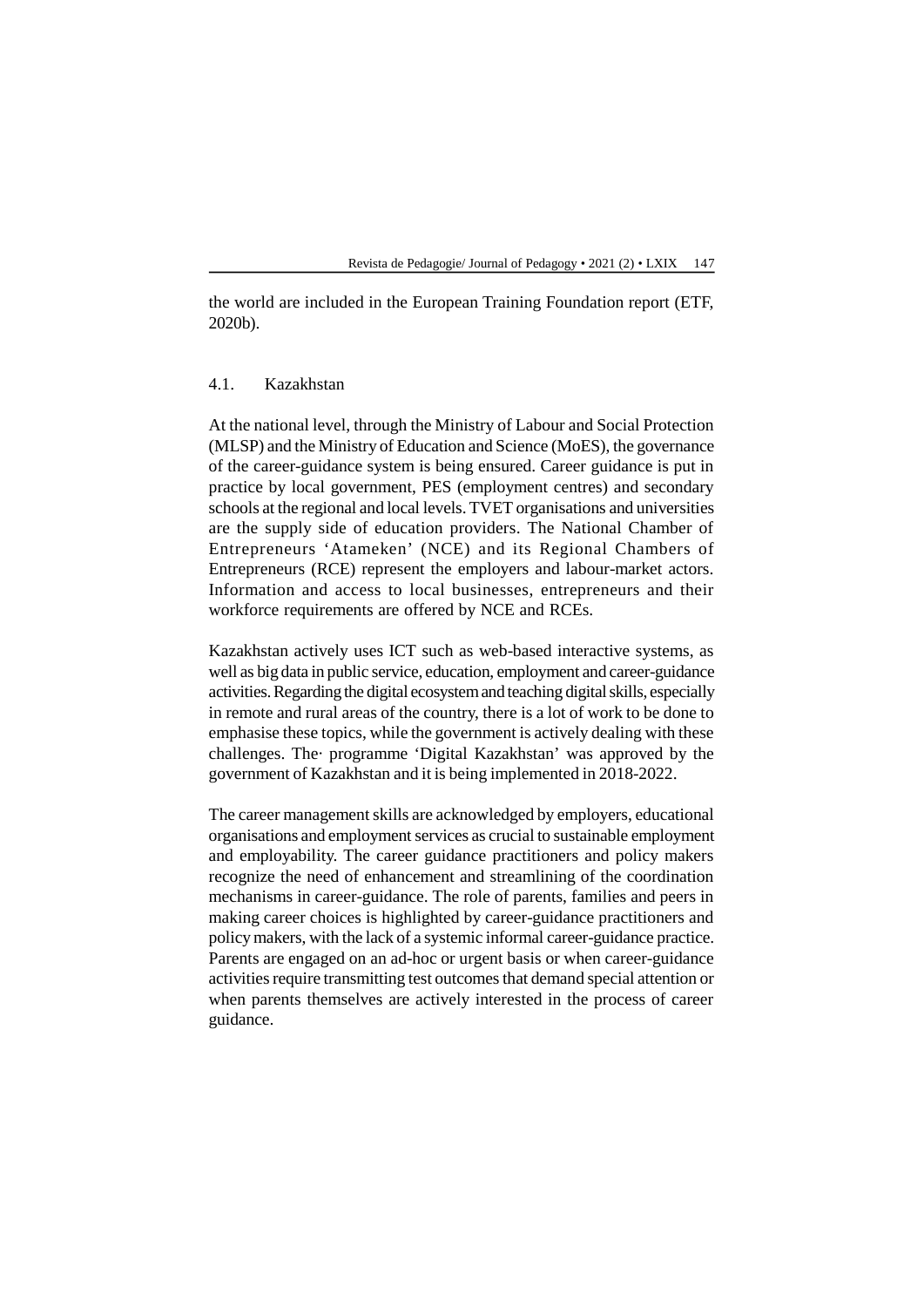#### 4.2. Ukraine

The Ministry of Economy and the State Employment Service Centres, the Ministry of Youth and Sports, the Ministry of Education and Science, the Ministry of Social Policy, NGOs, employer associations and private services are involved in the provision of career-guidance services. A Memorandum for Collaboration has been signed in 2019 to consolidate the efforts of all the related stakeholders for creating an effective system of public career guidance in Ukraine. Since 2019, under the initiative of the Ministry of Youth and Sports, youth centres have been established across the country.

The selected innovative practices illustrate the stakeholders' readiness for the further improvement of the career-guidance system. The ICT tools support the Ukrainian jobseekers to identify appropriate career options. The E-tool SmartJob provides motivating video courses, webinars, video-counselling and video CV builder for improving soft skills and facilitating a job search process.

Career Hub Ukraine regularly launches career information booklets and career lessons (Career Maps), organizes educational and career projects and competitions, develops methodologies for career counselling for young people in secondary schools, VET schools and universities to support building national strategies and action plans for youth.

A successful partnership of business, state and educational sectors for finding solutions for youth unemployment was initiated by the Ukrainian Pact for Youth-2020 through the National Action Plan, National Conferences and Forums. It involved representatives of international and local businesses, provided workplaces, career mentoring and cooperation programmes for young Ukrainians.

The City of Professions is a mobile career-oriented event which takes place yearly with the participation of children and their parents to learn about the world of occupations. Family Career Tree is another popular educational project for school children that brings a better understanding of family roots and is very important for career self-determination.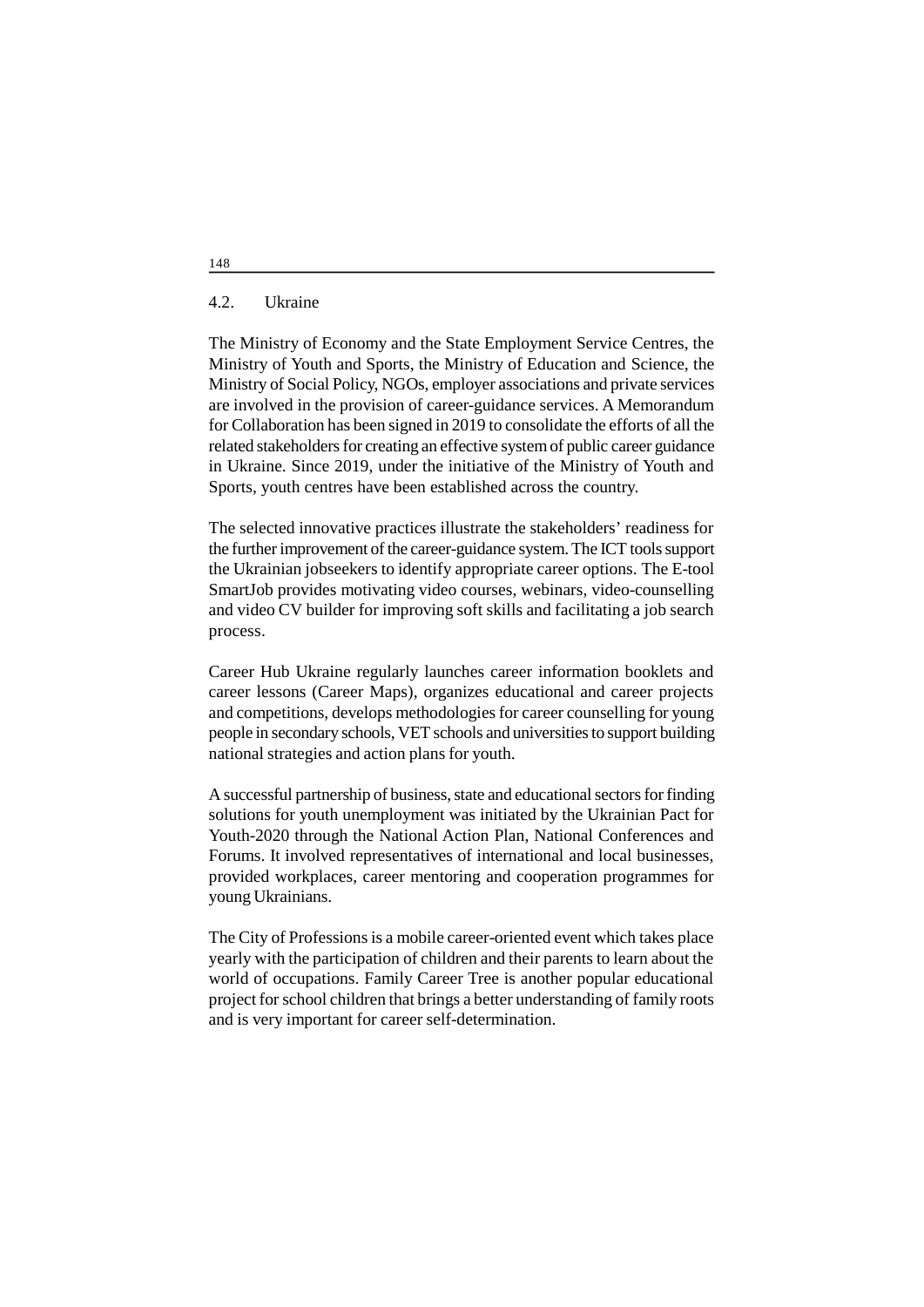## 4.3. Turkey

The Ministry of National Education (MoNE) and the Turkish Employment Agency (KUR) affiliated to the Ministry of Labour, Social Security and Family (MLSSF) offer most of the career-guidance services in various contexts: universities, the private sector, trade unions and employer associations. All these institutions have signed a Memorandum of Understanding which represents a foundation for the National Career Guidance Forum. Turkey's National Development Plans contain articles and sections on lifelong guidance for all age levels (Cedefop, 2021). Educational, career and personal/ social guidance services are integrated in guidance and psychological counselling services in MoNE. In addition, in Turkey's 'Skills Vision 2020' road map, information guidance, counselling and work-based learning are acknowledged. Their contribution is highlighted in creating a socially cohesive, knowledge-based economy, reducing regional disparities and creating a proactive, entrepreneurial labour force in which young people and women can entirely take part. MoNE released its "2023 Education Vision" paper in November 2018 (Ministry of National Education Turkey, 2018), which introduces consistent revisions in the school curricula and in the system of guidance and counselling. These changes aim to empower the young people for the changing demands of the world of work of 2023. SKUR undertakes activities in schools and provides vocational training to unemployed people on employability skills: https://esube.iskur.gov.tr/kurs/kursOnAir.aspx? ProgrammeTur-1

Turkey is aware of the importance of ICT tools needed for individuals to access educational/training, labour-market and career information. Schools are establishing career offices to support the students, starting with the 9th grade for better self-understanding, self-exploration and awareness to build a career profile based on values, competences and interests. An important role in the socialisation process and in the children's development is played by the nuclear and extended families.

## **5. Conclusions and recommendations**

The career guidance systems need to be context specific and the innovative examples included in the ETF report should stimulate reflection and offer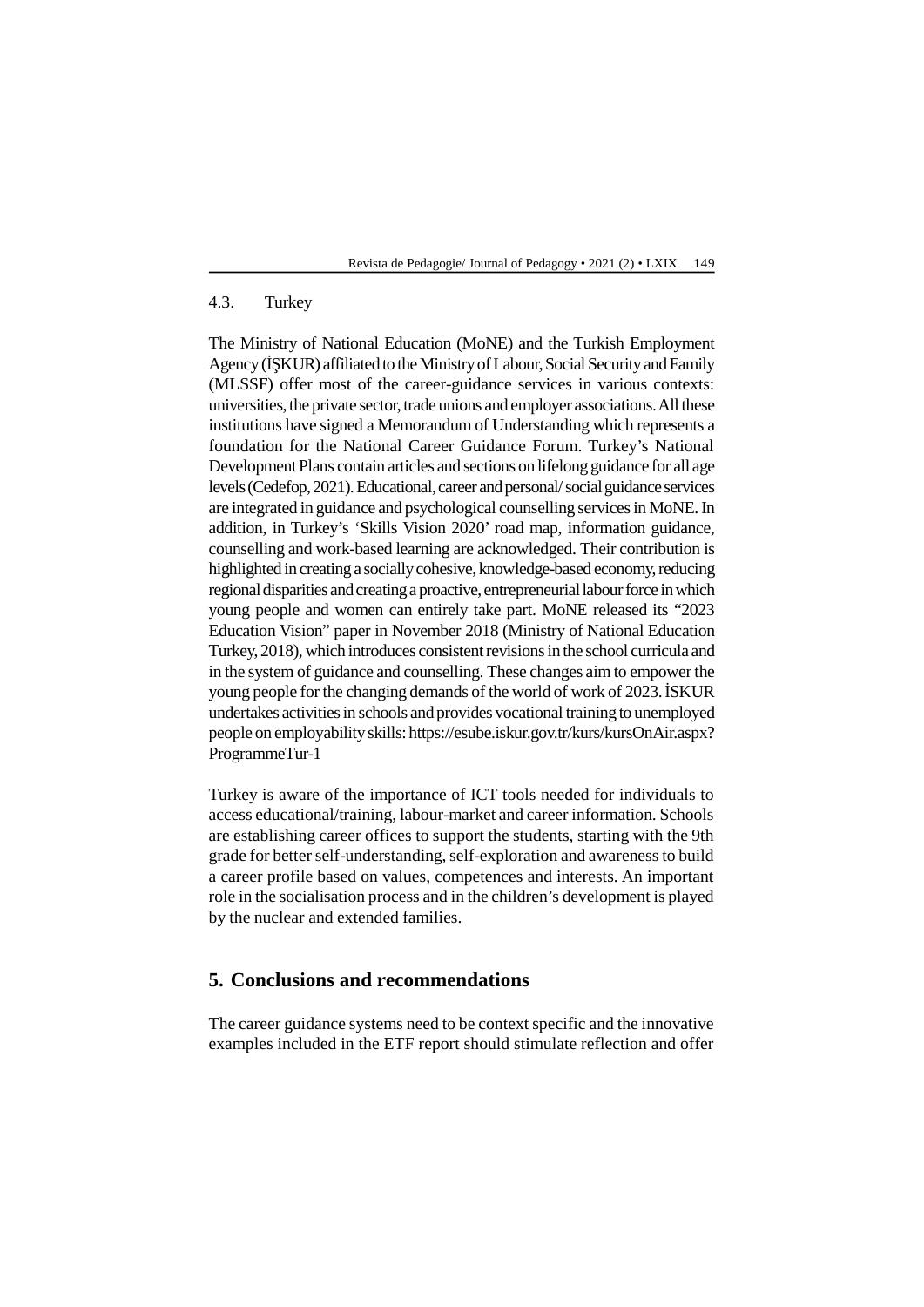inspiration for practitioners, decision makers and researchers. Research plays an important role to offer evidence-based information about the impact, as well as career-guidance service effectiveness. This is why decision makers should reflect and implement changes on these matters. Cooperation and collaboration at policy and practice level, a shift from support for making career and/or education choices at transition points towards enabling individuals to manage their own education and careers, a multi-channel approach to delivery, availability of quality labour-market information (LMI) for the use of individuals in their career development and by professionals in guidance provision, as well as professionalism and quality assurance of careerservice provision are just some of the key features overall for having an adequate understanding of career guidance for supporting individuals in the context of the 21st-century labour market and society (ETF, 2020a).

Future lessons that can be learned from this report refer to how career guidance could reflect the need to take into account a wider context of reflection from an economical, employment, social, youth, education and training-policy objectives. Nevertheless, for innovation and effective governance in career-guidance services to occur the following are needed: on the one hand, coherence and efficient partnerships among all the involved organisations and, on the other hand, adequate repartition of resources.

Modern infrastructure for developing and implementing career-guidance services by using different technology (e.g. career information systems, labour market information systems, web-based interactive systems, or integrating social media, apps and chatbots into career-guidance provision), requires decision makers to acknowledge the importance of technology and innovation for career-guidance in general.

# **NOTES**

This article is a summary version of the report: European Training Foundation (ETF) (2020a). International trends and innovation in career guidance. Volume I. Thematic chapters: https://www.etf.europa.eu/sites/default/files/2020-11/innovation\_in\_career\_ guidance\_vol.\_1.pdf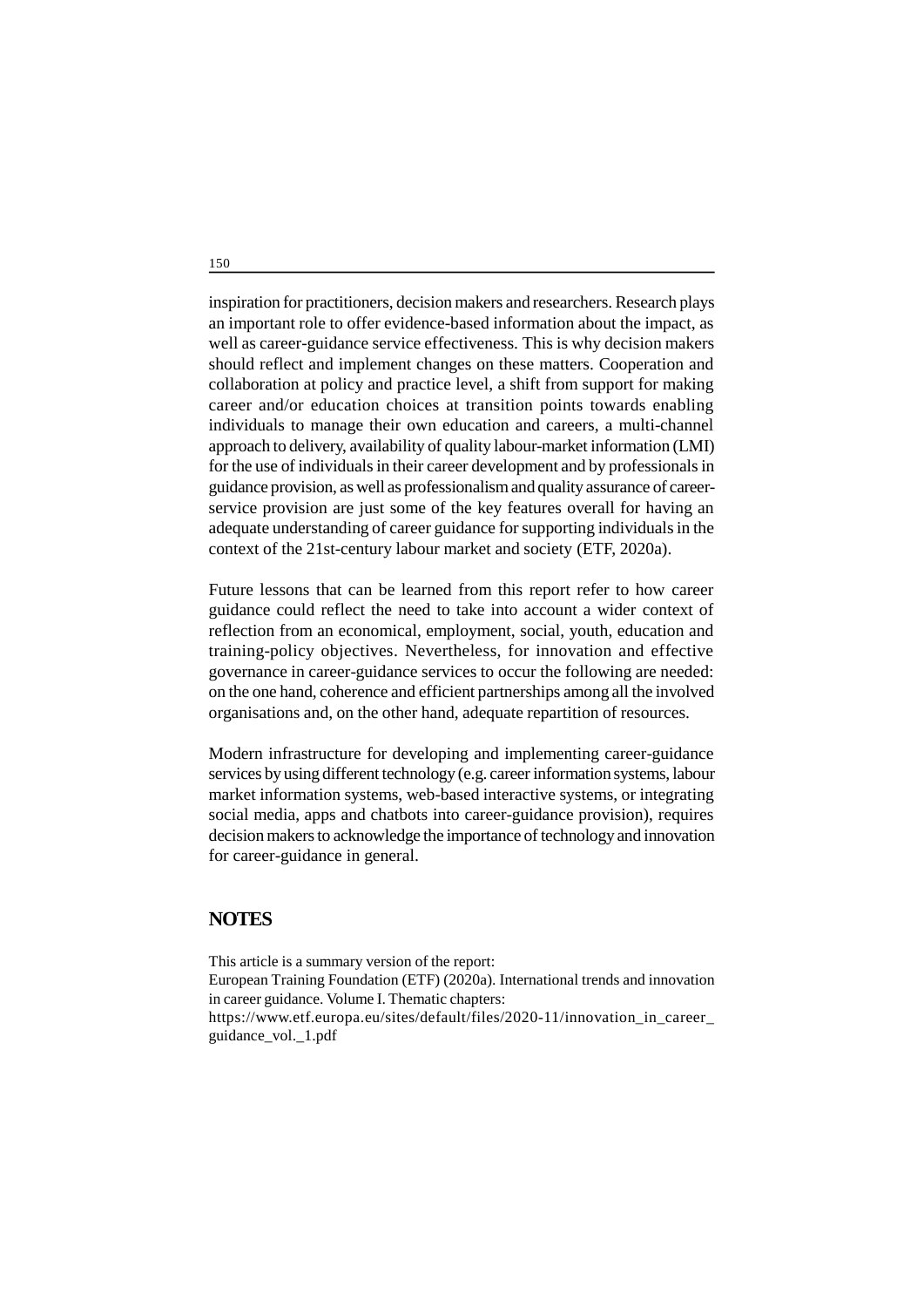European Training Foundation (ETF) (2020b). International trends and innovation in career guidance. Volume II. Country case studies:

https://www.etf.europa.eu/sites/default/files/2020-11/innovation in career guidance\_vol.\_2\_0.pdf

#### *Contribution*

*The manuscript was drafted by Prof. Fusun Akkok and finalised by Angela Andrei with the contribution of Florian Kadletz, Hanna Voronina and Almira Zakiyeva (in alphabetical order). They are all the authors of the European Training Foundation (ETF) report (2020a, 2020b), mentioned above.*

# **References**

- Arnkil, R., Spangar, T., & Vuorinen, R. (2017). *Practitioner's toolkit for PES building career guidance and lifelong learning*. Publications Office of the European Union.
- Attwell, G., & Hughes, D. (2019). Learning about Careers: Open data and Labour Market Intelligence*. Revista Ibero-americana de Educación a Distancia (RIED), 21*(2), 81-106. http://dx.doi.org/10.5944/ried.22.1.22289
- $\bullet$  Bakshi, A.J., & Goss, S. (2019). Trends related to ethics, technology, counselling and careers. *British Journal of Guidance & Counselling, 47*(3), 265-273. https://doi.org/10.1080/03069885.2019.1630603
- Barnes, S.-A., Bimrose, J., Brown, A., Gough, J., & Wright, S. (2020). *The role of parents and carers in providing careers guidance and how they can be better supported. International evidence report*. University of Warwick.
- Bimrose, J., & Brown, A. (2019). Professional identity transformation: supporting career and employment practitioners at a distance. *British Journal of Guidance & Counselling*, *47*(6), 757-769. https://doi.org/10.1080/03069885.2019.1698008
- Borbély-Pecze, T. (2019). *Prevention for active people: career guidance* [Discussion paper]. PES Annual Mutual Learning Conference "How to prevent unemployment in a changing world of work?". https://ec.europa.eu/social/BlobServlet?docId=20600&langId=en
- Bright, J.E.H. (2015). If you go down to the woods today you are in for a big surprise: seeing the wood for the trees in online delivery of career guidance. *British Journal of Guidance & Counselling, 43*(1), 24-35. https://doi.org/10.1080/03069885.2014.979760
- CareersNet Cedefop. (n.d.). *Cedefop's expert network for lifelong guidance*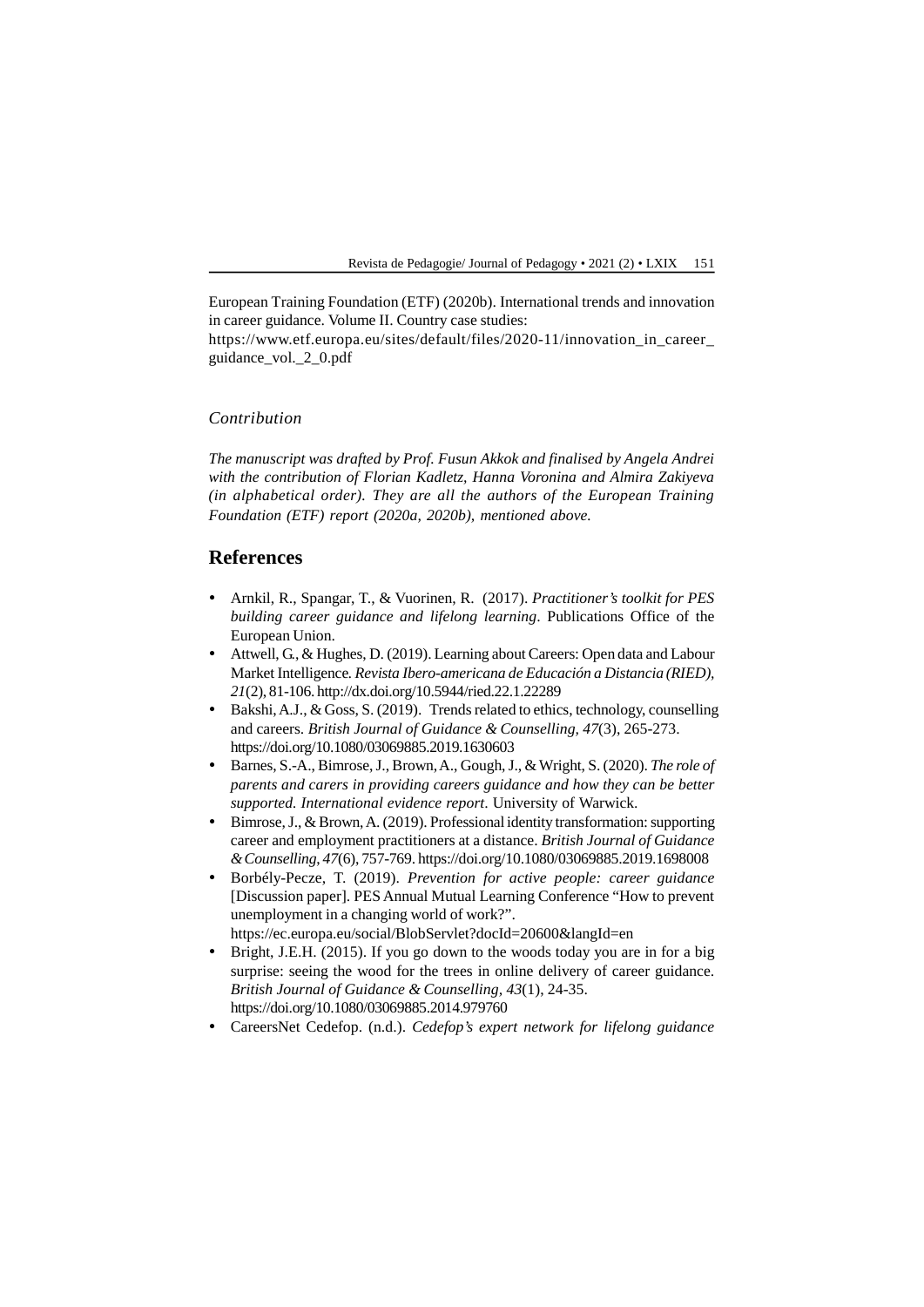*and career development*. https://www.cedefop.europa.eu/en/events-andprojects/networks/careersnet

- Carlson-Sabelli, L. (2016). Using forums to enrich counsellor training and supervision. In S. Goss, K. Anthony, L.S. Stretch & D.M. Nagel (Eds.),*Technology in mental health: Applications in practice, supervision and training* (2nd ed., pp. 248-259). CC Thomas.
- Collaborative for Academic, Social and Emotional Learning (CASEL). (n.d.). *Fundamentals of SEL*. https://casel.org/what-is-sel/
- Cedefop. (2011). *Working and ageing. Guidance and counselling for mature learners*. Publications Office of the European Union.
- Cedefop. (2019). *Coordinating guidance and validation*. Publications Office of the European Union.
- Cedefop. (2021). *Inventory of lifelong guidance systems and practices - Turkey.* CareersNet national records. https://www.cedefop.europa.eu/en/ publications-and-resources/country-reports/inventory-lifelong-guidancesystems-and-practices-turkey
- Clark, G. (2016). Traditional uses of technology in counsellor training and supervision. In S. Goss, K. Anthony, L.S. Stretch & D.M. Nagel (Eds.),*Technology in mental health: Applications in practice, supervision and training* (2nd ed., pp. 260–271). CC Thomas.
- Council of the European Union. (2004). *Resolution of the Council on strengthening policies, systems and practices in the field of guidance throughout life in Europe*.

http://ec.europa.eu/education/policies/2010/doc/resolution2004\_en.pdf

- Council of the European Union. (2008). *Resolution of the Council and of the Representatives of the Governments of the Member States, meeting within the Council of 21 November 2008 on better integrating lifelong guidance into lifelong learning strategies*. Official Journal of the European Union.
- Euroguidance. (n.d.). *Euroguidance Network. Linking Lifelong Guidance and International Mobility across Europe*. https://www.euroguidance.eu/
- European Commission Joint Research Centre. (2019). *The changing nature of work and skills in the digital age*. Publications Office of the European Union. https://ec.europa.eu/jrc/en/publication/eur-scientific-and-technical-researchreports/changing-nature-work-and-skills-digital-age
- European Council. (2018). *Council Recommendation of 22 May 2018 on Key Competences for Lifelong Learning, 2018/C 189/01-13*. Brussels.
- European Lifelong Guidance Policy Network (ELGPN). (2012).*Lifelong Guidance Policy Development: A European Resource Kit*. Saarijärven Offset Oy Saarijärvi.
- European Lifelong Guidance Policy Network (ELGPN). (2015). *Designing and Implementing Policies Related to Career Management Skills (CMS)*. Kariteam Jyväskylä.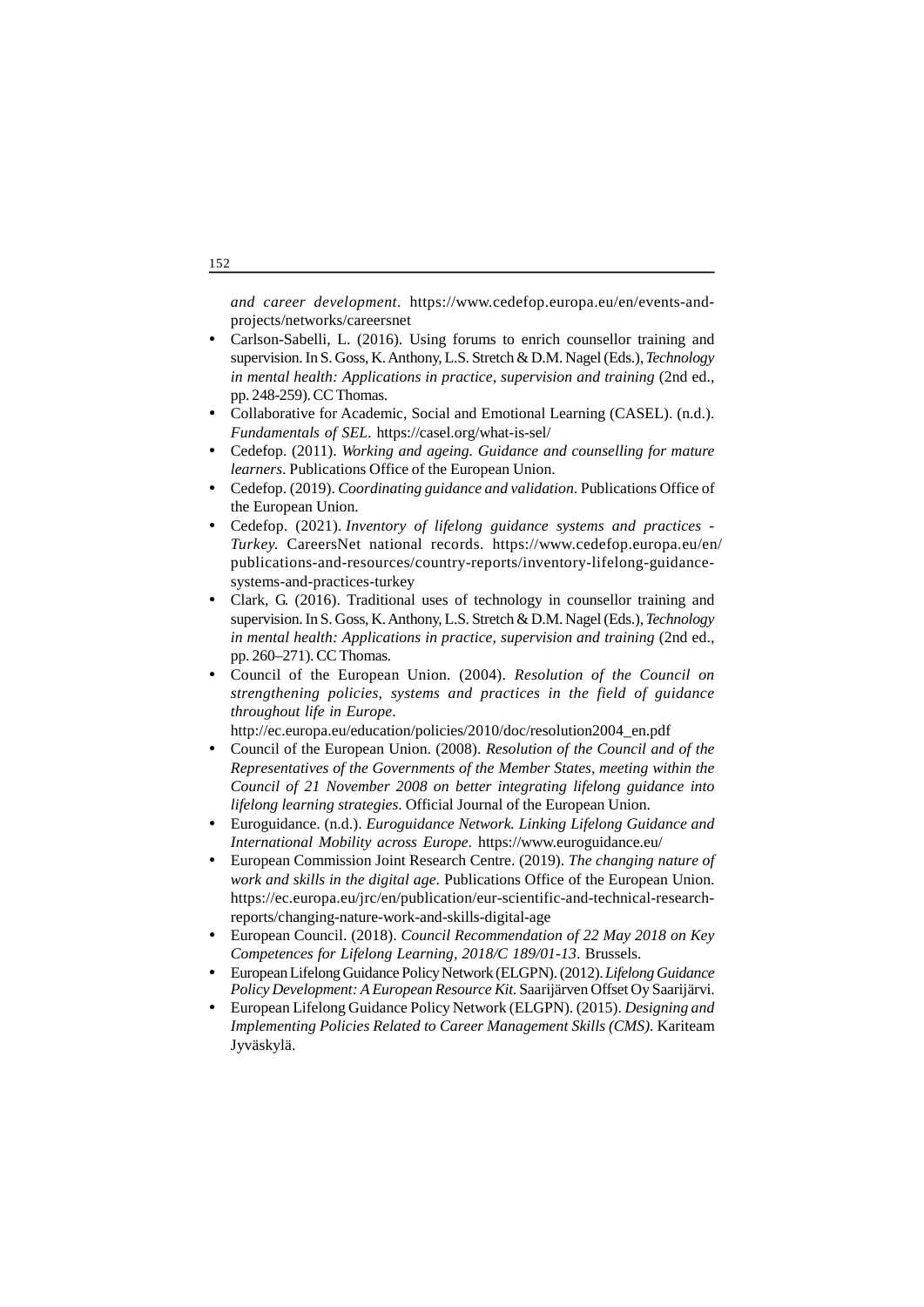- European Training Foundation. (2020a). *International trends and innovation in career guidance – Volume I. Thematic chapters*. https://www.etf.europa.eu/en/ publications-and-resources/publications/international-trends-and-innovationcareer-guidance-0
- European Training Foundation. (2020b). *International trends and innovation in career guidance – Volume II. Country case studies*. https://www.etf.europa.eu/ en/publications-and-resources/publications/international-trends-andinnovation-career-guidance-volume
- Herr, E.L. (1997). Perspectives on Career Guidance and Counselling in the 21st Century. *Educational and Vocational Guidance Bulletin, 60,* 1-15.
- Hooley, T. (2020). *Why a social justice informed approach to career guidance matters in the time of Coronavirus*. Career guidance for social justice. https:// careerguidancesocialjustice.wordpress.com/2020/03/23/why-a-social-justiceinformed-approach-to-career-guidance-matters-in-the-time-of-coronavirus/
- International Centre for Career Development and Public Policy (ICCDPP). (2019). *Communiqué 2019. Leading career development services into an uncertain future: Ensuring access, integration and innovation*. ICCDPP International Symposium Norway 2019.
- Jarvis, P.S., & Keeley, E.S. (2003). From vocational decision making to career building: Blueprint, real games, and school counselling*. Professional School Counselling, 6,* 244–250.
- Kettunen, J. (2017). *Career practitioners' conceptions of social media and competency for social media in career services* (Doctoral dissertation). University of Jyväskylä, Finnish Institute for Educational Research.
- Ministry of National Education Turkey. (2018). *Turkey's Education Vision 2023*. http://2023vizyonu.meb.gov.tr/doc/2023\_VIZYON\_ENG.pdf
- Nagel, D.M., & Anthony, K. (2016). Using chat and instant messaging (IM) to enrich counsellor training and supervision. In S. Goss, K. Anthony, L.S. Stretch & D.M. Nagel (Eds.), *Technology in mental health: Applications in practice, supervision and training* (2nd ed., pp. 242–247). CC Thomas.
- Neary, S., & Dodd, V. (2016). *Understanding career management skills: findings from the first phase of the CMS LEADER project*. University of Derby. https://derby.openrepository.com/bitstream/handle/10545/595866/Understanding+ career+management+skills+Final+Feb+20161.pdf;jsessionid=188F49E442671813C247C145 B905BEDE?sequence=1
- Oomen, A. (2019). *Involving parents in careers work in secondary education: an educational innovation*. https://www.researchgate.net/publication/332013812 Involving parents in\_careers\_work\_in\_secondary\_education\_an\_educational\_innovation
- Plant, P. (2014). Green Guidance. In G. Arulmani, A. Bakshi, F. Leong & A. Watts (Eds), *Handbook of career development: international perspectives*. Springer.